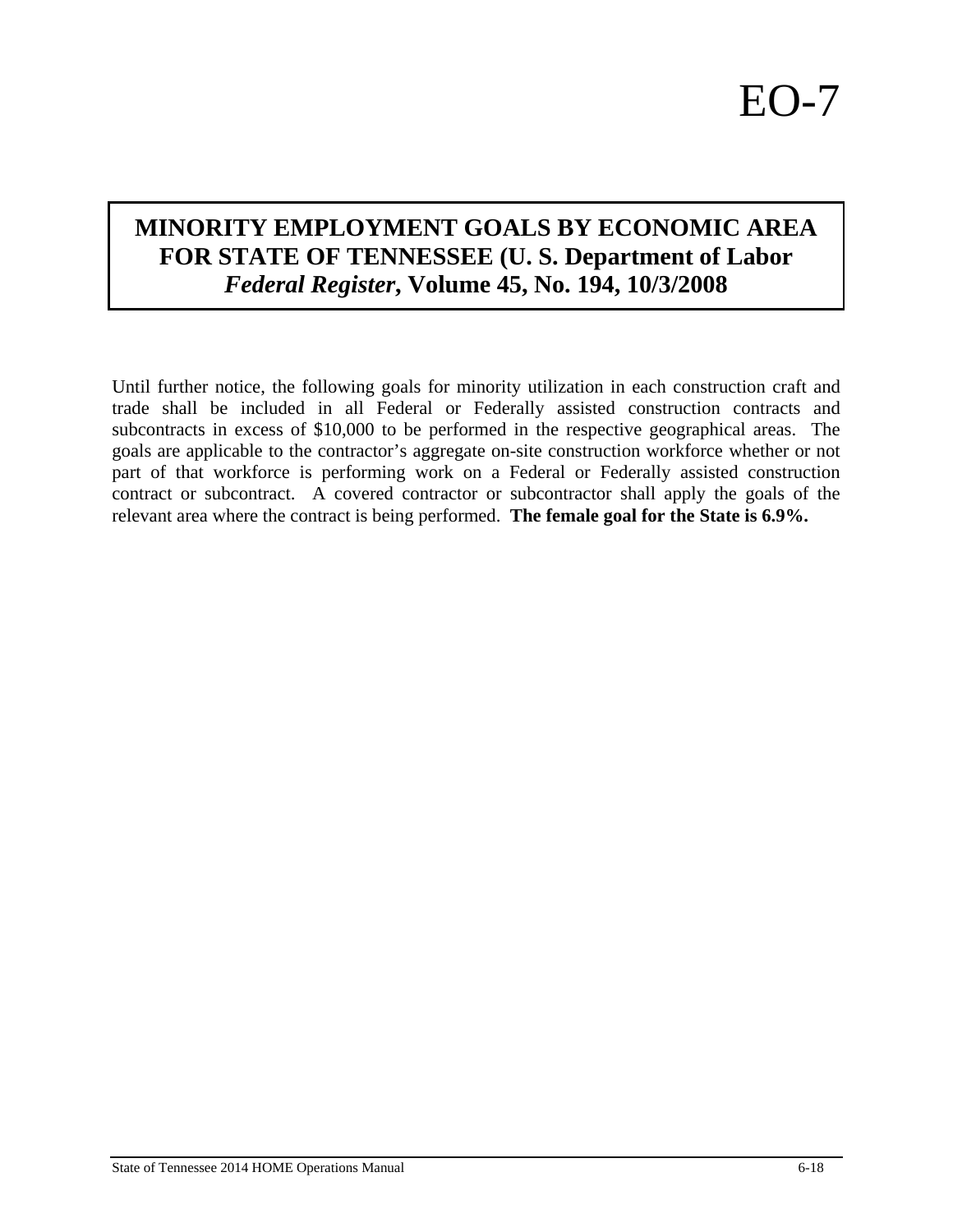| <b>MINORITY</b><br>$GOAL(\%)$ | <b>AREA</b>                   | <b>MINORITY</b><br>$GOAL(\%)$ | <b>AREA</b>               |
|-------------------------------|-------------------------------|-------------------------------|---------------------------|
|                               | 051 CHATTANOOGA SMSA          | 4.5                           | <b>Non-SMSA Counties</b>  |
| 12.5                          | TN Hamilton                   |                               | TN Cocke                  |
|                               | <b>TN</b> Marion              |                               | TN Cumberland             |
|                               | TN Sequatchie                 |                               | <b>TN</b> Fentress        |
|                               |                               |                               | TN Grainger               |
| 8.6                           | <b>Non-SMSA Counties</b>      |                               | TN Hamblen                |
|                               | TN Bledsoe                    |                               | TN Jefferson              |
|                               | TN Bradley                    |                               | TN Loudon                 |
|                               | TN Grundy                     |                               | TN Morgan                 |
|                               | TN McMinn                     |                               | TN Roane                  |
|                               | TN Meigs                      |                               | TN Scott                  |
|                               | TN Monroe                     |                               | <b>TN Sevier</b>          |
|                               | <b>TN Polk</b>                |                               |                           |
|                               | TN Rhea                       |                               | <b>054 NASHVILLE SMSA</b> |
|                               |                               | 15.8                          | TN Cheatham               |
|                               | 062 JOHNSON CITY-             |                               | TN Davidson               |
|                               | <b>BRISTOL-KINGSPORT SMSA</b> |                               | TN Dickson                |
| 2.6                           | TN Carter                     |                               | TN Robertson              |
|                               | <b>TN Hawkins</b>             |                               | TN Rutherford             |
|                               | TN Sullivan                   |                               | TN Sumner                 |
|                               | TN Unicoi                     |                               | TN Williamson             |
|                               | TN Washington                 |                               | TN Wilson                 |
| 3.2                           | Non-SMSA Counties             | 12.0                          | <b>Non-SMSA Counties</b>  |
|                               | TN-Greene                     |                               | TN Bedford                |
|                               | TN Hancock                    |                               | TN Cannon                 |
|                               | TN Johnson                    |                               | TN Clay                   |
|                               |                               |                               | TN Coffee                 |
|                               | 053 KNOXVILLE, TN SMSA        |                               | TN DeKalb                 |
| 6.6                           | TN Anderson                   |                               | TN Franklin               |
|                               | TN Blount                     |                               | TN Giles                  |
|                               | TN Knox                       |                               | TN Hickman                |
|                               | TN Union                      |                               | TN Houston                |
|                               |                               |                               | TN Humphreys              |
| 4.5                           | <b>Non-SMSA Counties</b>      |                               | TN Jackson                |
|                               | TN Campbell                   |                               |                           |
|                               |                               |                               | TN Lawrence               |
|                               | TN Claiborne                  |                               | TN Lewis                  |

| <b>MINORITY</b><br>$GOAL(\%)$ | <b>AREA</b>               |
|-------------------------------|---------------------------|
| 4.5                           | <b>Non-SMSA Counties</b>  |
|                               | <b>TN Cocke</b>           |
|                               | TN Cumberland             |
|                               | <b>TN</b> Fentress        |
|                               | TN Grainger               |
|                               | TN Hamblen                |
|                               | TN Jefferson              |
|                               | TN Loudon                 |
|                               | TN Morgan                 |
|                               | <b>TN Roane</b>           |
|                               | <b>TN Scott</b>           |
|                               | <b>TN Sevier</b>          |
|                               | <b>054 NASHVILLE SMSA</b> |
| 15.8                          | TN Cheatham               |
|                               | TN Davidson               |
|                               | <b>TN Dickson</b>         |
|                               | <b>TN Robertson</b>       |
|                               | <b>TN Rutherford</b>      |
|                               | <b>TN</b> Sumner          |
|                               | TN Williamson             |
|                               | <b>TN Wilson</b>          |
| 12.0                          | <b>Non-SMSA Counties</b>  |
|                               | <b>TN</b> Bedford         |
|                               | TN Cannon                 |
|                               | TN Clay                   |
|                               | <b>TN Coffee</b>          |
|                               | <b>TN DeKalb</b>          |
|                               | <b>TN</b> Franklin        |
|                               | <b>TN Giles</b>           |
|                               | TN Hickman                |
|                               | TN Houston                |
|                               | TN Humphreys              |
|                               | TN Jackson                |
|                               | <b>TN Lawrence</b>        |
|                               | TN Lewis                  |